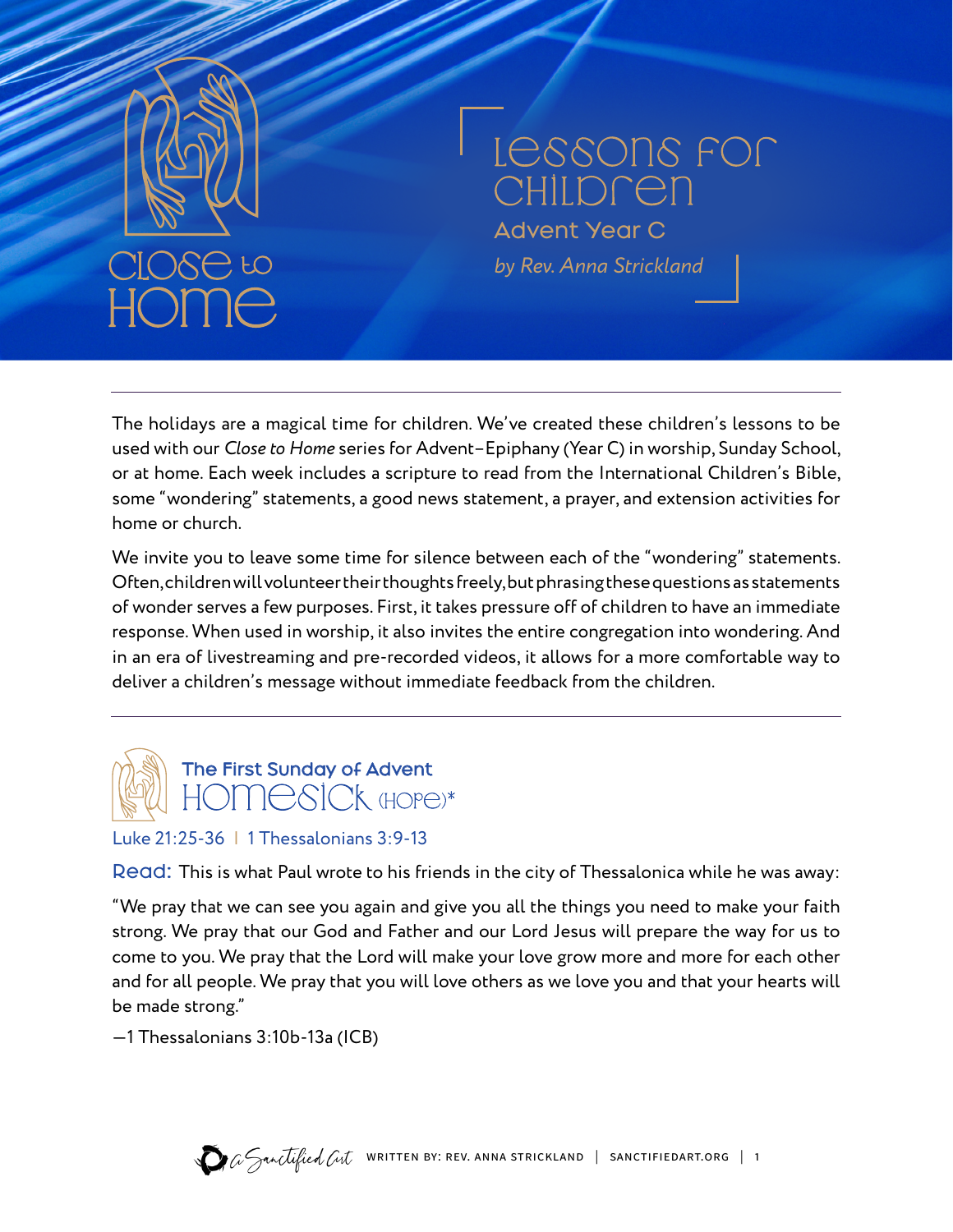# The First Sunday of Advent homesick (hope) *cont.*

Wonder: I wonder what Paul was feeling when he wrote this letter. I wonder if you've ever felt those feelings, too. I wonder what you do when you miss someone. I wonder if you've ever missed your home. I wonder what it feels like to have to leave your home.

Say:The good news is that God is always with us, even when we are away from home, even when we miss the people we love, and we can wait with hope for the day we get to see them again.

Pray: Let's pray. Dear God, we pray for the people we love who are far away from us. We pray for everyone who misses their home or who can't go back home. Keep them safe until we can see them again, and make their hearts strong. In Jesus' name we pray. Amen.

#### Extend:

- Write a letter to or draw a picture for someone you miss seeing. Ask a grown up for help mailing it to them.
- Tell a story about a place or activity you miss. What did you love about it?
- Read *The Bear and the Piano* by David Litchfield. United Kingdom: Frances Lincoln Children's Books, 2016.
- Learn about the lives of refugees. Find out what organizations serve refugees in your community and learn more about how you can help.

\* *Note: Younger children may have never been away from home, especially with the pandemic putting a hold on many sleepaway camps, sleepovers, and vacations. The concept of "homesick" might need some extra explanation for children.*



#### Luke 1:57-80 | Philippians 1:3-11

Read: This is what Paul wrote to his friends in the city of Philippi while he was in prison for preaching about Jesus:

"I thank God for the help you gave me while I preached the Good News. You helped from the first day you believed until now. God began doing a good work in you. And he will continue it until it is finished when Jesus Christ comes again. I am sure of that."

—Philippians 1:5-6 (ICB)

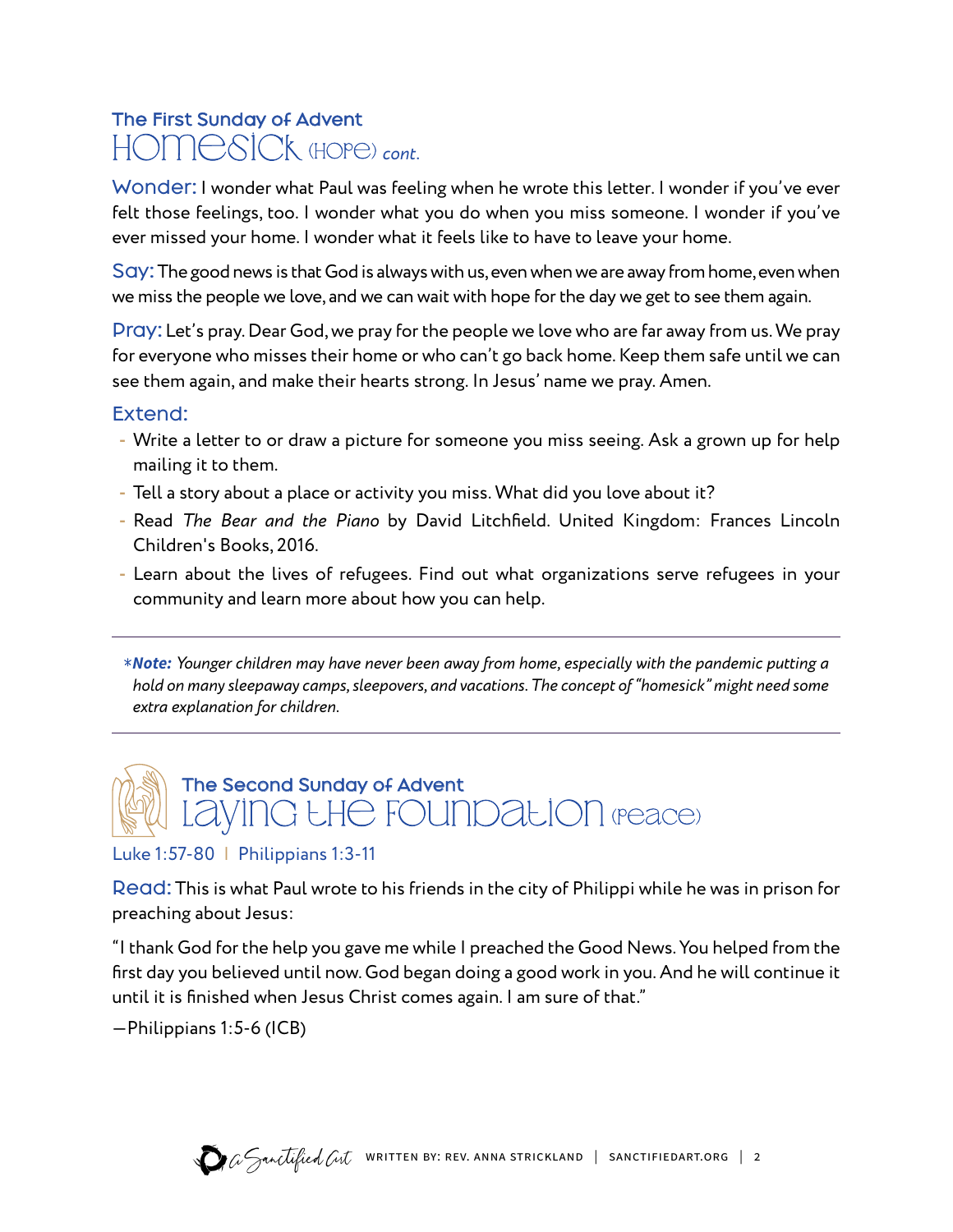### The Second Sunday of Advent LayinG LH<del>C</del> FOUNDaLION (peace) cont.

Wonder: I wonder how Paul's friends helped him. I wonder whether Paul helped start the "good work" he talks about. I wonder what good work God is doing in you. I wonder who is helping you right now like Paul helped his friends. I wonder what kind of person you'll grow into.

Say: The good news is that we are always growing. Your family and your church and your teachers are all helping you to learn and grow into the person God has created you to be.

Pray: Let's pray. Dear God, we are so glad to always grow and learn and change. Thank you for the people in our lives who laid a good, solid foundation for us to build upon. In Jesus' name we pray. Amen.

#### Extend:

- Build a story together, one sentence at a time. One person starts the story with one sentence, then the next person continues the story with another sentence. Keep going until the story is finished.
- Interview a family member about the past, perhaps when they were a child. What has changed?
- Draw a picture or write a story about who you imagine being when you grow up.
- Learn more about how architects design homes with blueprints. Find out what organizations help build homes for people in need in your community and learn more about how you can help.



# The Third Sunday of Advent A HOME FOR *all* yoy)

#### Luke 3:1-18 | Zephaniah 3:14-20

Read: This is what happened when John the Baptist was preaching in the desert:

"The people asked John, 'What should we do?' John answered, 'If you have two shirts, share with the person who does not have one. If you have food, share that too.' And John continued to preach the Good News, saying many other things to encourage the people."

#### —Luke 3:10-11, 18 (ICB)

Wonder: I wonder whether the people who heard John went and did what he told them. I wonder if you've ever shared your things. I wonder what it feels like when you share. I wonder what it feels like when people share with *you*. I wonder if your family or your church ever shares with you. I wonder how we could make sure everybody has what they need.

Say: The good news is that we get to help each other create God's home for all people by sharing our food, our clothes, our time, our space, and our love, because God's home is a home for *everybody*.

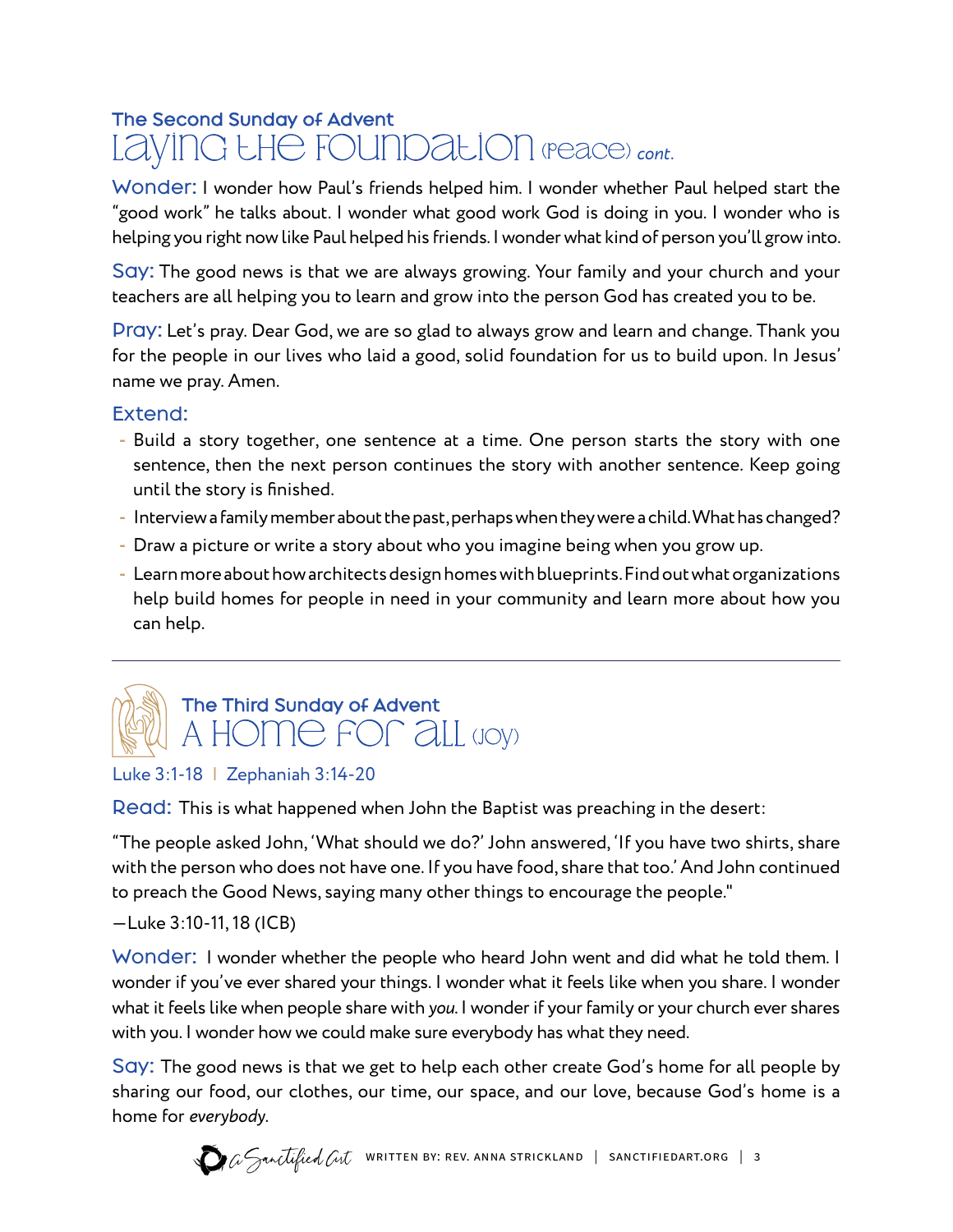# The Third Sunday of Advent A Home for aLL (Joy) *cont.*

Pray: Let's pray. Dear God, thank you for giving us what we need. Help us to share so that the world can be a home where everybody is included, fed, housed, clothed, listened to, and loved. In Jesus' name we pray. Amen.

#### Extend:

- Build the biggest fort you can out of things you have around the house like cardboard boxes, blankets, and pillows. See how many people, pets, stuffed animals, or dolls you can fit inside.
- Tell a story about a time when you shared or someone shared with you. How did it feel?
- Go through your things to find items you can donate.
- Learn more about the lives of people who are experiencing homelessness. Find out what organizations serve unhoused people in your community and learn more about how you can help.



#### Luke 1:39-55 | Luke 1:46b-55

Read: This is what happened after Mary found out she was pregnant with Jesus:

"Mary got up and went quickly to a town in the mountains of Judea. She went to Zechariah's house and greeted Elizabeth. When Elizabeth heard Mary's greeting, the unborn baby inside Elizabeth jumped. Then Elizabeth was filled with the Holy Spirit."

#### —Luke 3:39-41 (ICB)

Wonder: I wonder why Mary needed to go stay with her cousin Elizabeth. I wonder if she felt safe at Elizabeth's house. I wonder if Elizabeth needed Mary like Mary needed Elizabeth. I wonder if Mary felt like Elizabeth knew what she was going through, since they were both pregnant. I wonder if there are places where you feel safe and understood.

Say: The good news is that we have a safe place with God, and we can be a safe place for other people when we listen to what they need and take care of them like Elizabeth did for Mary.

Pray: Let's pray. Dear God, thank you for the places where we are safe, cared for, and understood. Watch over the people who aren't in a safe place right now, and help us to be that safe place for others. In Jesus' name we pray. Amen.

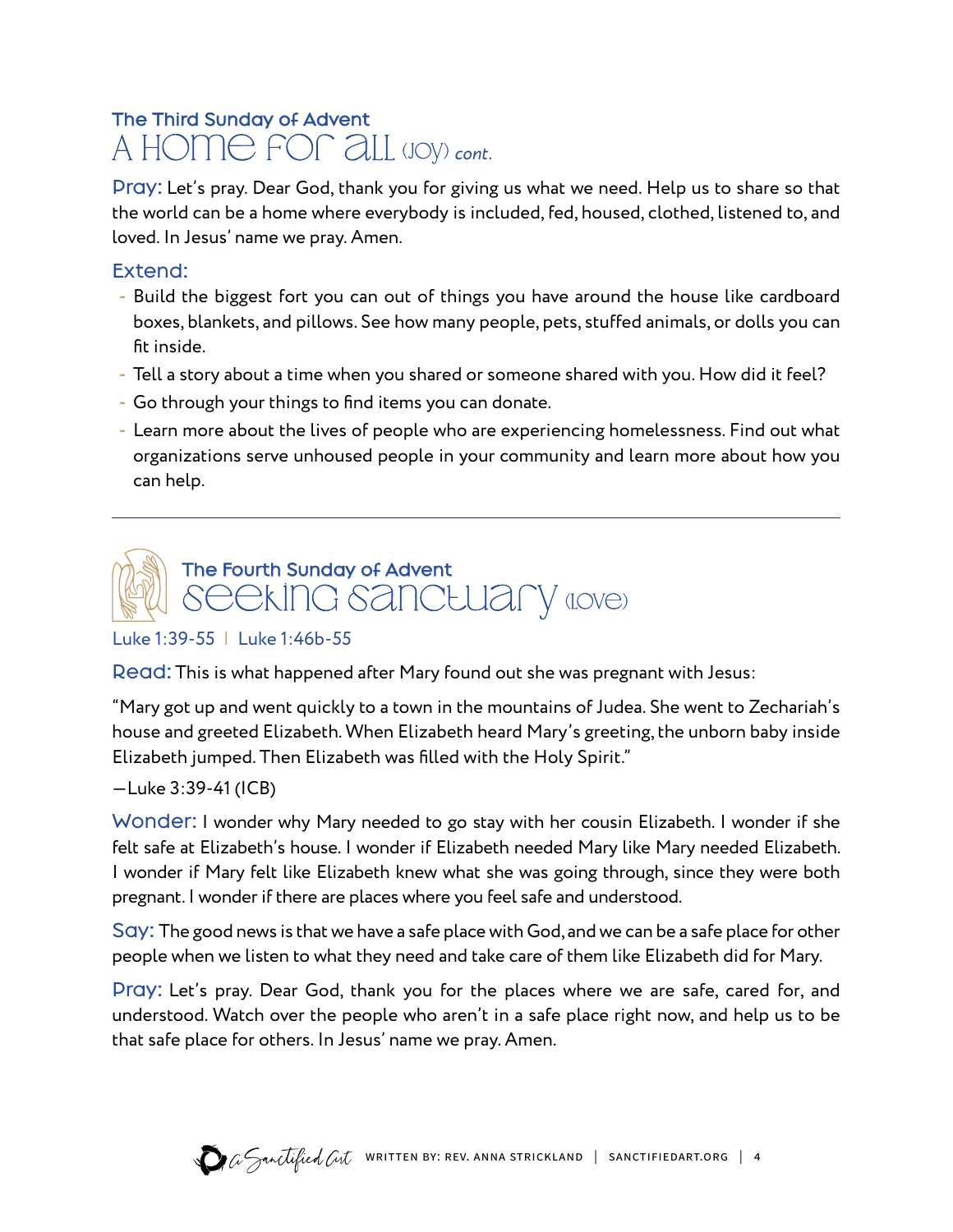# The Fourth Sunday of Advent Seeking sanctuary (Love) cont.

#### Extend:

- Read *What Is God Like?* by Rachel Held Evans and Matthew Paul Turner. Illustrated by Ying Hui Tan. United States: Convergent Books, 2021.
- Make a card for someone who makes you feel safe. Tell them how you feel when you are together.
- Check in on a friend. Listen to what is on their mind.
- Learn more about the lives of people and animals living in shelters. Find out what organizations offer shelters in your community and learn more about how you can help.



Luke 2:1-20

Read: This is what happened the night that Jesus was born:<sup>\*</sup>

"While Joseph and Mary were in Bethlehem, the time came for her to have the baby. There were no rooms left in the inn. So she wrapped the baby with cloths and laid him in a box where animals are fed. That night, some shepherds were in the fields nearby watching their sheep. An angel of the Lord stood before them. The angel said to them, 'Don't be afraid, because I am bringing you some good news. It will be a joy to all the people. Today your Savior was born in David's town. He is Christ, the Lord. This is how you will know him: You will find a baby wrapped in cloths and lying in a feeding box.' So the shepherds went quickly and found Mary and Joseph. And the shepherds saw the baby lying in a feeding box. Then they told what the angels had said about this child."

#### —Luke 2:6-17, abridged (ICB)

Wonder: I wonder what Mary and Joseph felt when there was no room for them. I wonder what it felt like for the shepherds to get invited to meet Jesus. I wonder if the stable was crowded that night. I wonder what the animals thought of all these people in their home. I wonder what it feels like when you get invited to something special.

Say: The good news is that God invites all of us to be close to Jesus, and anywhere we are together, even in a barn, God is there, too.

Pray: Let's pray. Dear God, thank you for inviting us to be close to you, just like you invited the shepherds and the animals and the angels. Help us to remember that no one gets left out from your invitation. In Jesus' name we pray. Amen.

![](_page_4_Picture_14.jpeg)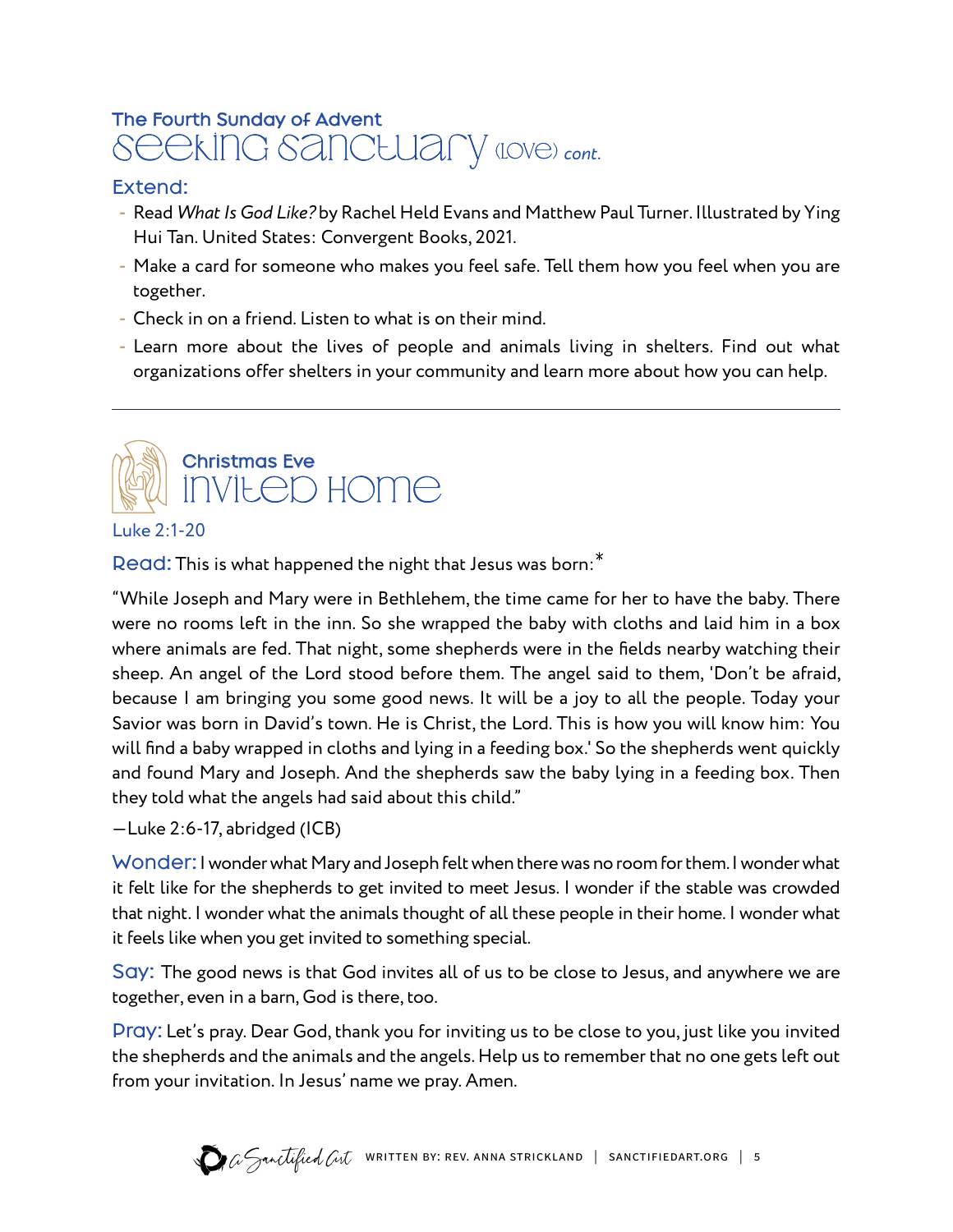# Christmas Eve invited home *cont.*

#### Extend:

- Create an invitation for a friend to come to church with you.
- Play Sardines. One person goes to hide and the rest of the people seek the hider. When you find the hiding place, squeeze in until everyone is together.
- Read *Room for a Little One* by Martin Waddell and Jason Cockcroft. New York: Margaret K. McElderry Books, 2006.
- Learn about how other countries celebrate Christmas. What kinds of celebrations do they have? Which would you like to be invited to?

\* *Note: Many churches and families read the full Christmas story, either from the bible or a picture book, on Christmas Eve. Any telling of the Christmas story will work great here.*

# The First Sunday after Christmas HOSEN HOME

Luke 2:41-52 | Colossians 3:12-17

Read: This is a story from when Jesus was twelve years old:

"Jesus was sitting in the Temple with the religious teachers, listening to them and asking them questions. His mother said to him, 'Son, why did you do this to us? Your father and I were very worried about you. We have been looking for you.' Jesus asked, 'Why did you have to look for me? You should have known that I must be where my Father's work is!'"

—Luke 2:46b, 48b-49 (ICB)

Wonder: I wonder what Jesus was asking the religious teachers. I wonder how Mary and Joseph felt when they found Jesus in the temple. I wonder if you've ever gone off to play somewhere and worried your parents. I wonder how it felt for Jesus to be in a place where he could be himself and be close with God. I wonder if there's a place where you feel like you can be completely yourself.

Say: The good news is that God made us unique with different gifts and talents, and there is a place just for you where you fit in and can be exactly the person God made you to be.

Pray: Let's pray. Dear God, we are grateful that you have made us each unique. Thank you for the places where we can be ourselves. Please help everyone find that kind of place. In Jesus' name we pray. Amen.

![](_page_5_Picture_15.jpeg)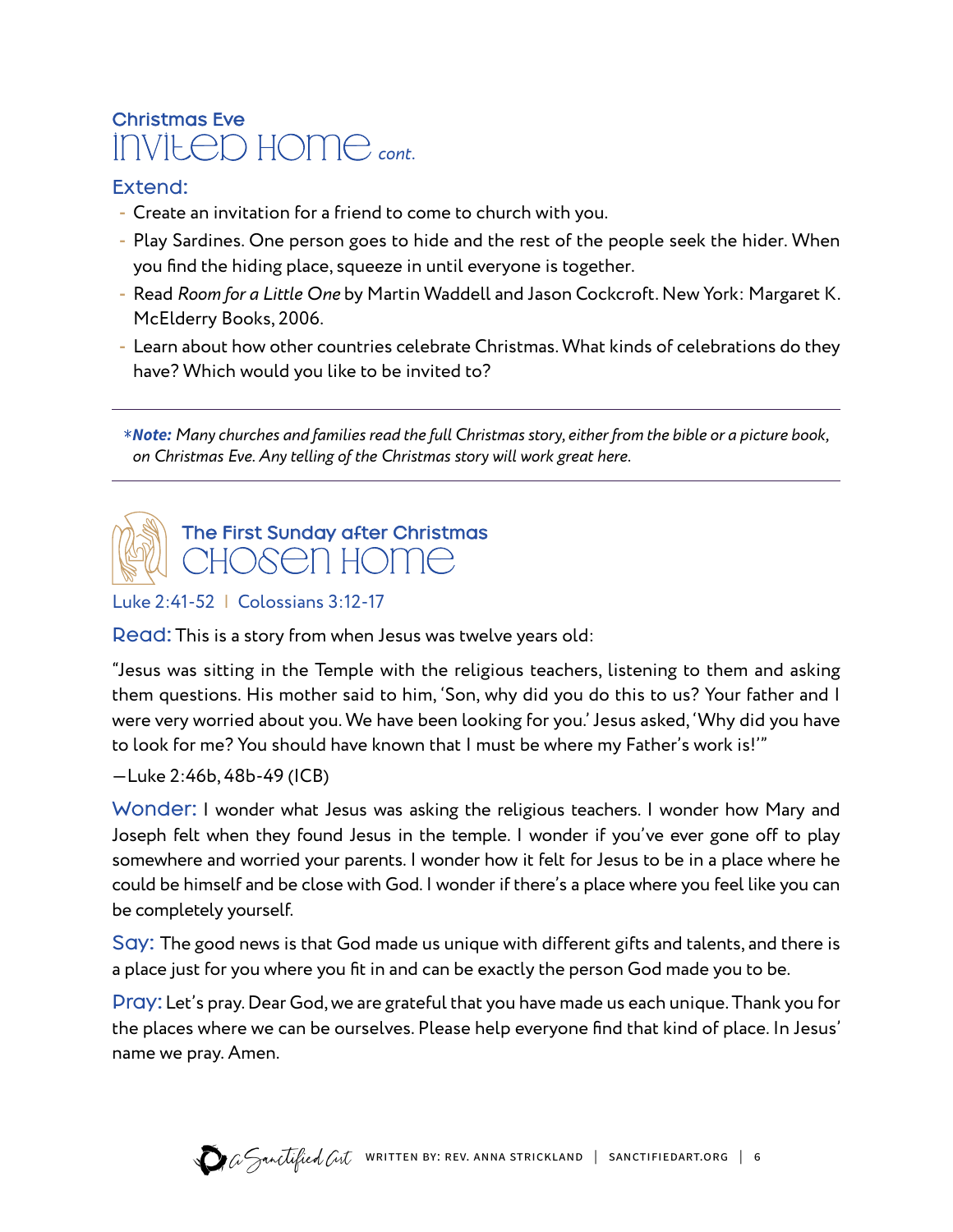### The First Sunday after Christmas chosen home *cont.*

#### Extend:

- Draw a picture of a place where you feel like you belong.
- Put a jigsaw puzzle together with your family. Remember how each of us is unique like a puzzle piece and each piece has a place where it belongs.
- Watch the Disney movie *Frozen, Frozen II*, or *Hercules*. How does Elsa or Hercules feel at the beginning of the movie when they don't think they fit in? How do they feel at the end of the movie? What helps?
- Read *King of the Sky* by Nicola Davies. Illustrated by Laura Carlin. Candlewick, 2017.

# **Epiphany** home by Another Way

#### Matthew 2:1-12 | Ephesians 3:1-12

Read: This is what happened after Jesus was born, when wise men from another country saw a star over Bethlehem:

"When the wise men saw the star, they were filled with joy. They went to the house where the child was and saw him with his mother, Mary. They bowed down and worshiped the child. They opened the gifts they brought for him. But God warned the wise men in a dream not to go back to Herod. So they went home to their own country by a different way."

#### —Matthew 2:10-12 (ICB)

Wonder: I wonder how the wise men felt after their dream. I wonder how far out of their way the wise men had to go to avoid King Herod. I wonder if you've ever had to change plans like the wise men. I wonder what you were feeling when that happened.

Say: The good news is that when plans change, we can be brave and follow God like the wise men. Because even when we feel like we're lost, God knows the way home.

Pray: Let's pray. Dear God, change is hard. Thank you for being with us, even when things don't turn out the way we expect. Help us be brave when we aren't sure what the future holds. In Jesus' name we pray. Amen.

![](_page_6_Picture_14.jpeg)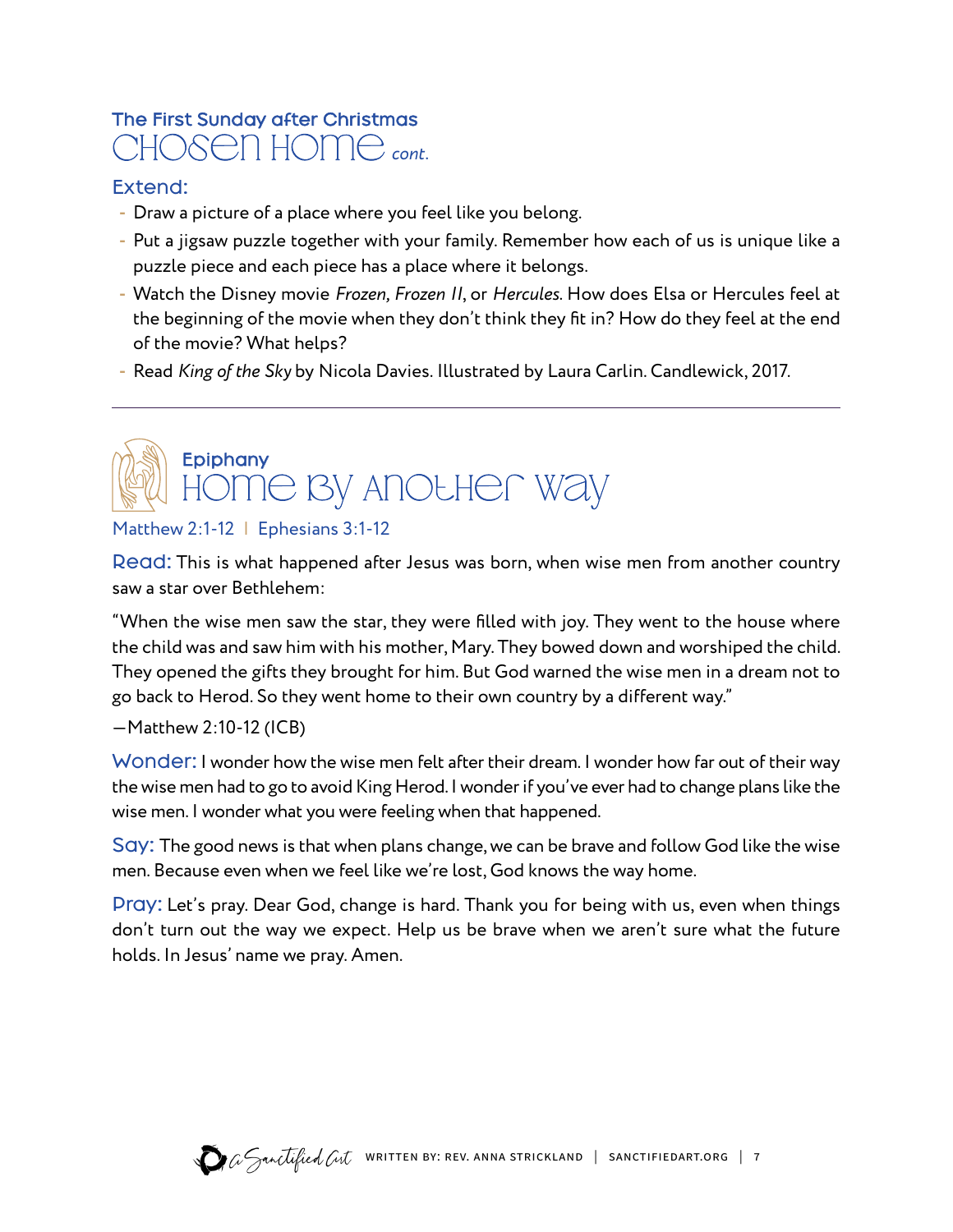# Epiphany home by Another Way *cont.*

#### Extend:

- Go on a walk around your neighborhood or in a park with your family. Take turns choosing which direction to go.
- Draw a map of where you live. Label the places you know.
- Read *Home By Another Way: A Christmas Story* by Barbara Brown Taylor. Illustrated by Melanie Cataldo. Flyaway Books, 2018.
- Learn more about the history of maps and mapmaking. How have maps changed over time? Do you think the wise men had a map home?

![](_page_7_Picture_6.jpeg)